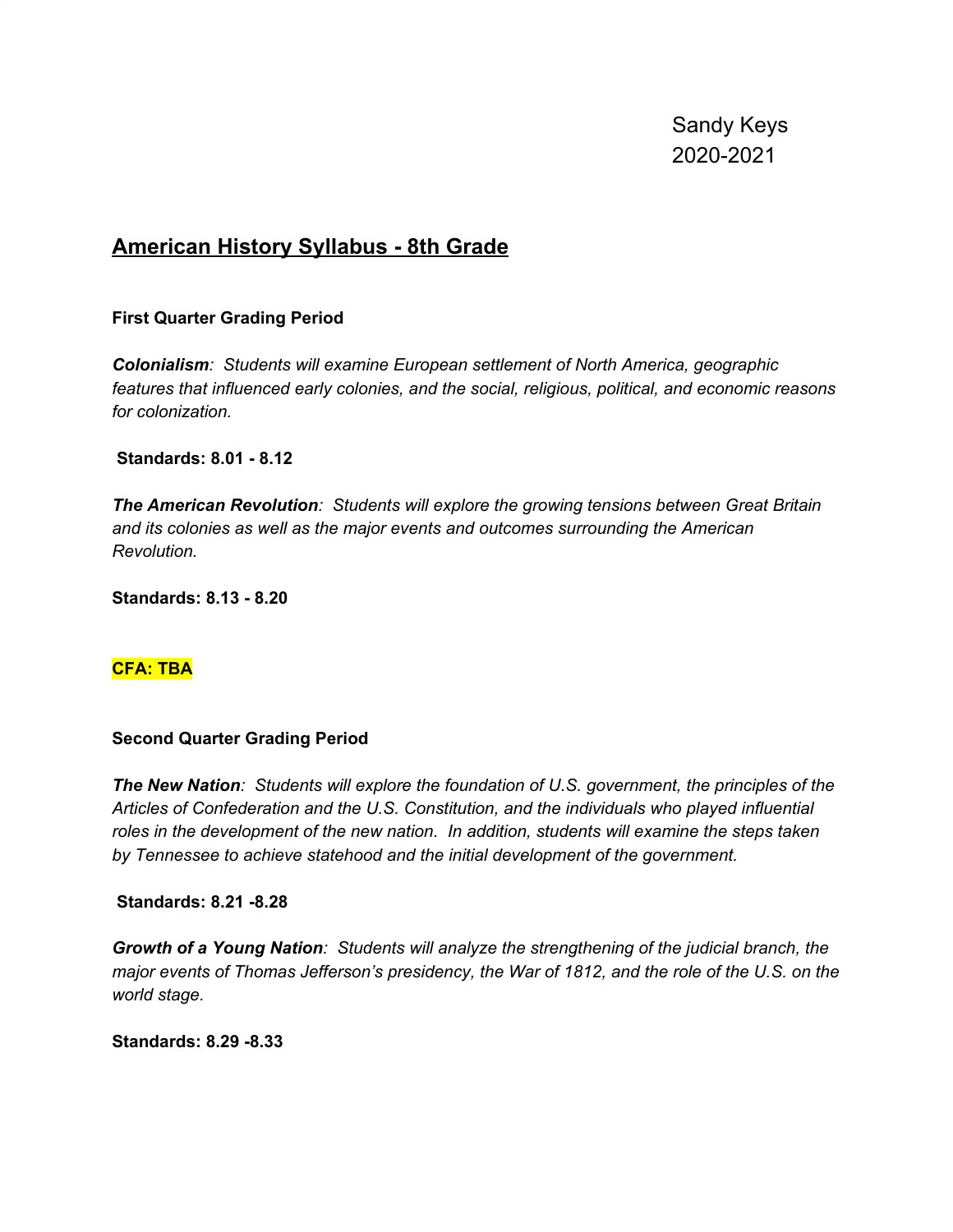### **CFA: TBA**

### **Third Quarter Grading Period**

*Sectionalism and Reform: Students will analyze the social, political, and economic development of the North and South during the early 19th Century, including the growth of sectionalism and reform movements.*

**Standards: 8.34 - 8.43**

*The Jacksonian Era: Students will analyze the impact of John Marshall on the strengthening of the judicial branch and the major events of Andrew Jackson's presidency.*

**Standards: 8.44 - 8.48**

*Expansion and Division of the Nation: Students will analyze the social, political, and economical impact of expansion on the U.S., the growing tensions between the North and the South, and how compromise sought to hold the country together.*

**Standards: 8.48 - 8.57**

### **CFA: TBA**

### **Fourth Quarter Grading Period**

*The Civil War: Students will examine the political changes that sparked the Civil War, the difference in the North and South, and the key leaders, events, battles, and daily life during the War.*

### **Standards: 8.58 - 8.66**

*Reconstruction: Students will analyze the social, economic, and political changes and conflicts during Reconstruction, the events and lasting consequences of Reconstruction, and the Reconstruction's impact on Tennessee.*

**Standards: 8.67 - 8.75**